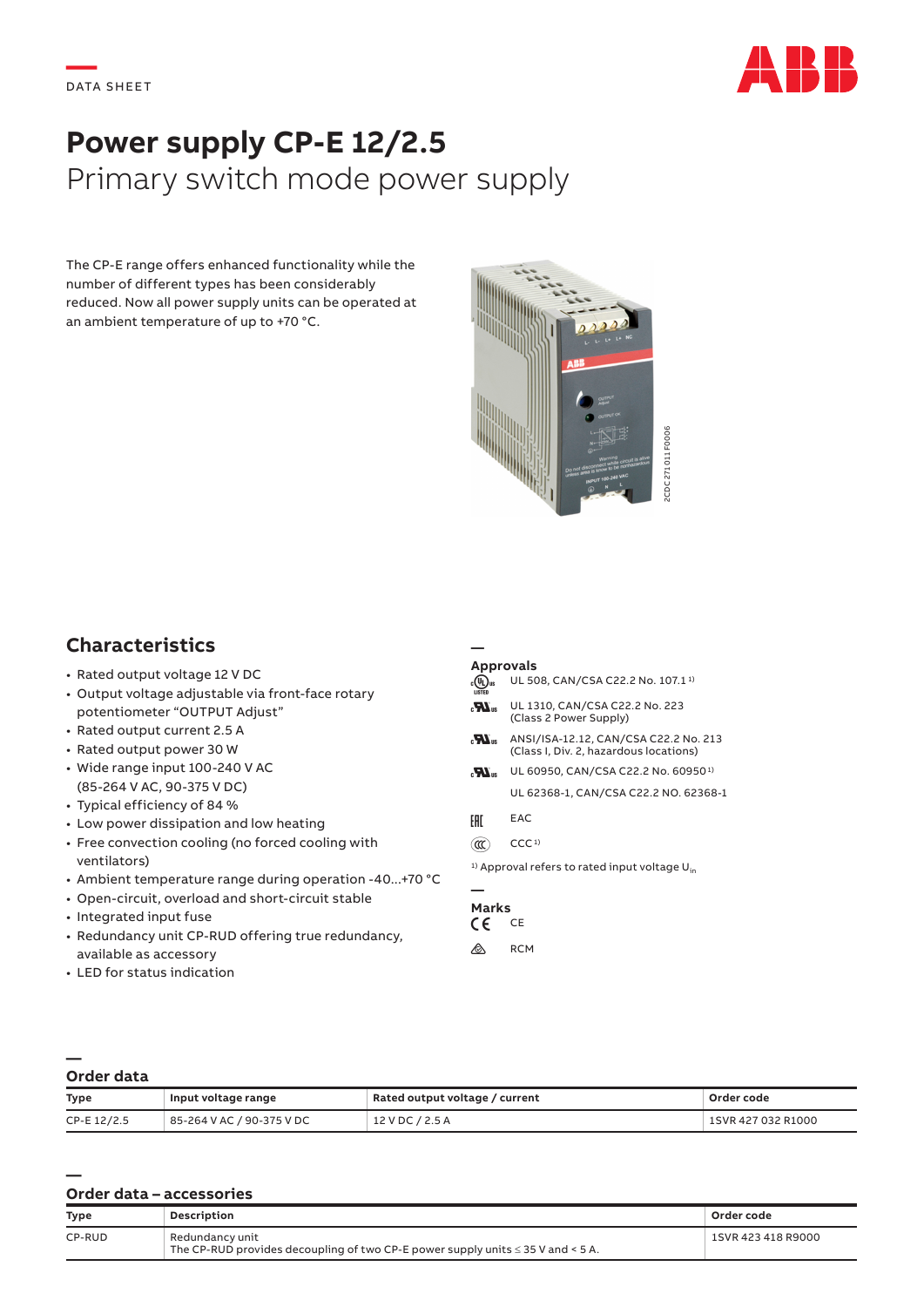## **Functions**



## **Application**

The primary switch mode power supply offers two voltage input ranges. This enables the supply with AC or DC. Furthermore it is equipped with two generous capacitors, which ensure mains buffering of at least 30 ms (at 230 V AC). That is why the devices can be used worldwide also in high fluctuating networks and battery-powered plants.

## **Operating mode**

By means of the potentiometer "OUTPUT Adjust" the output voltage can be adjusted within a range of 12 to 14 V DC. Thus, the power supply can be optimally adapted to the application, e.g. compensating the voltage drop caused by a long line length.

The green LED "OK" is lightening during proper operation.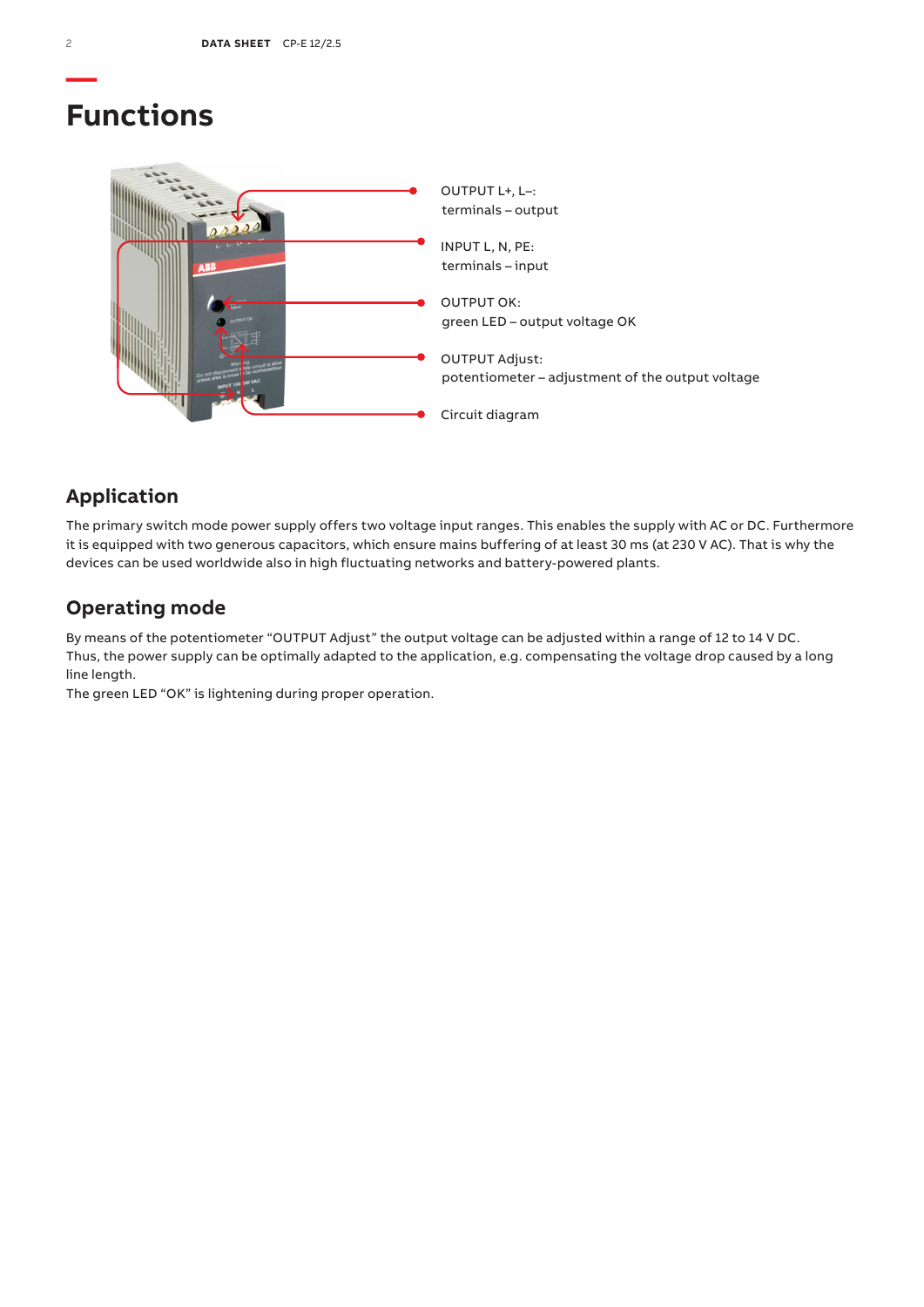## **Installation**

## **Mounting**

The switch mode power supply can be snapped on a DIN rail according to IEC/EN 60715 as shown in the accompanying picture. For that the device is set with its mounting rail slide on the upper edge of the mounting rail and locked by lifting it downwards.



## **Demounting**

Remove the switch mode power supply as shown in the accompanying picture. For that the latching lever is pulled downwards by means of the screwdriver. Alternatively you can press the unlock button to release the device. Then in both cases the device can be unhinged from the mounting rail edge and removed.



## **Mounting position**

The devices have to be mounted horizontally with the input terminals on the bottom. In order to ensure a sufficient convection, the minimum distance to other modules should not be less than 25 mm in vertical and horizontal direction.

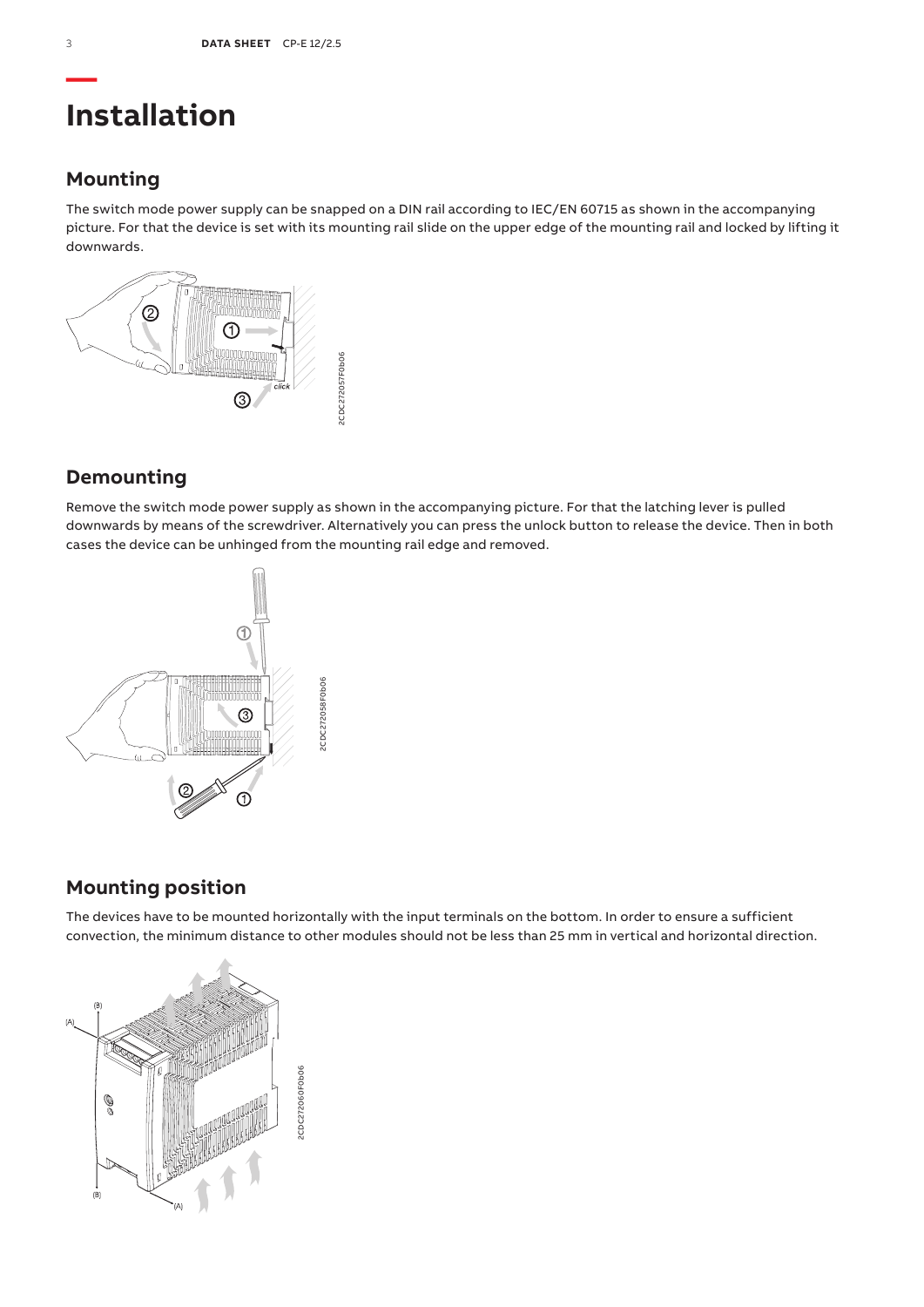## **Electrical connection**

Connect the input terminals L and N. The protective earth conductor PE must be connected. The installation must be executed acc. to EN 62368-1, provide a suitable disconnecting device (e. g. line protection switch) in the supply line. The input side is protected by an internal input fuse.

Rate the lines for the maximum output current (considering the short-circuit current) or provide a separate fuse protection. We recommend to choose the cable section as large as possible in order to minimize voltage drops. Observe the polarity. The device is overload, short-circuit and open-circuit proof. The secondary side of the power supply unit is electrically isolated from the input and internally not earthed (SELV) and can therefore be earthed by the user according to the needs with L+ or L- (PELV).

### **Connection diagram**

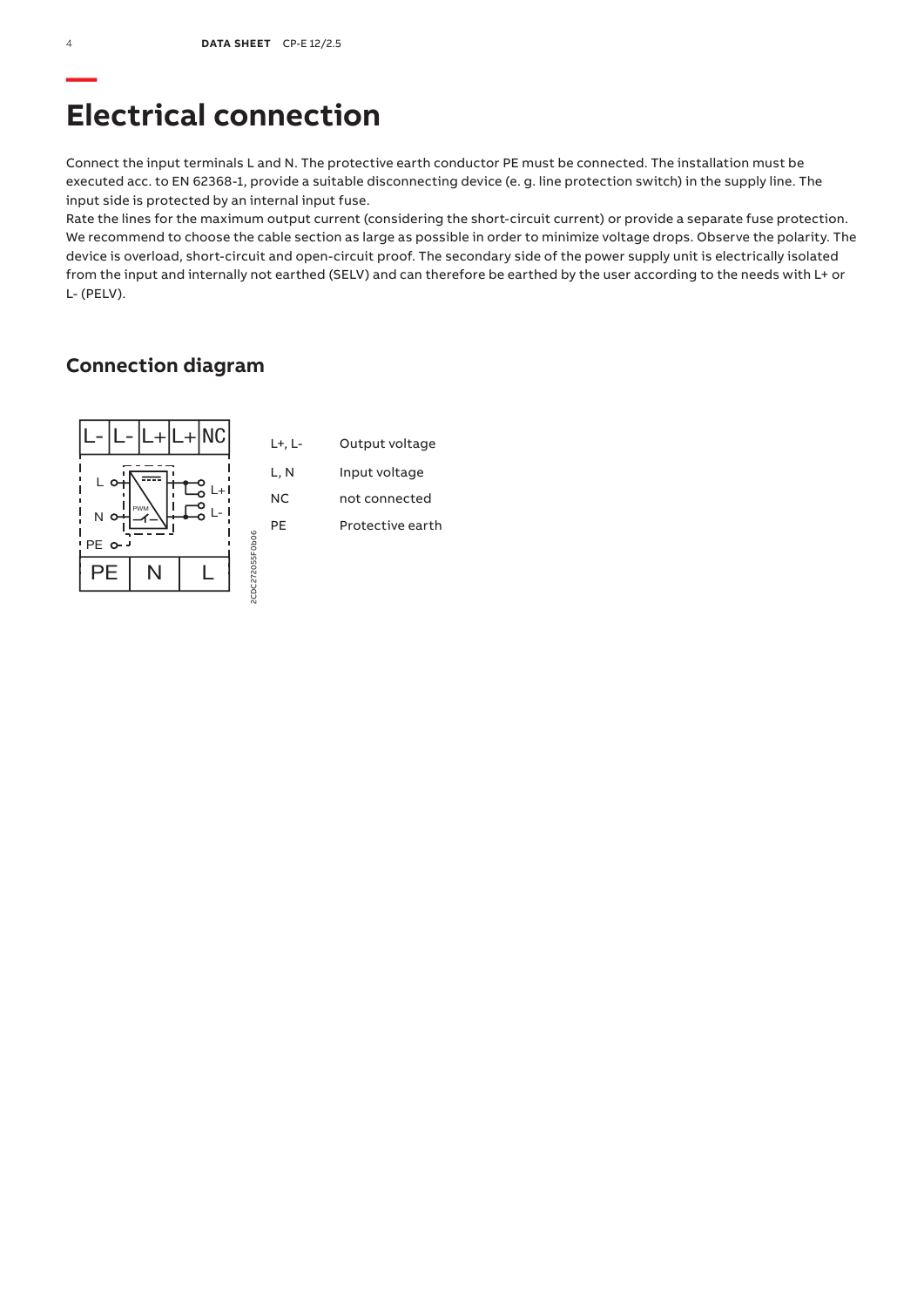# **Safety instructions and warnings**



### **In operation pay attention to:**

- Do not modify the installation (primary and secondary side)! High current! Risk of electric arcs and electric shock (danger to life)!
	- Risk of burns: Depending on the operation conditions the housing can become hot.
- The device contains no user serviceable parts. In any case of device malfunction please send the unit back to manufacturer.

The device must be installed by qualified persons only and in accordance with the specific national regulations (e. g. VDE, etc.).

The CP-E power supplies are chassis-mounted units. It is maintenance-free and does not contain any integral setting elements and should therefore not be opened.



- Read the operating and installation instructions carefully and completely!
- Disconnect the system from the supply network and protect against switching on!



### **CAUTION**

Improper installation/operation may impair safety of personnel and cause operational difficulties or destruction of the unit.



### **WARNING**

### **Before start of operation the following must be ensured:**

- Connection to mains or DC supply according to the specific national regulations for class of protection I. Power supply cables and unit must be sufficiently fused. A disconnecting device has to be provided for the end product to disengage unit and supply cables from supply mains if required.
- Rate the output lines for the output current of the power supply and connect them with the correct polarity.
- In order to ensure sufficient convection the distance to the other devices has to be considered.



## **WARNING**

### **Danger to life!**

Never carry out work when voltage is present. The power supply contains components with high stored energy and circuits with high voltage! Do not introduce any objects into the unit and do not open the unit. With some units of this range the output is capable of providing hazardous energy. Ensure that the service personnel is protected against inadvertent contact with parts carrying energy. If the internal fuse is blown most probably the device is defect. In this case an examination of the device by the manufacturer is necessary.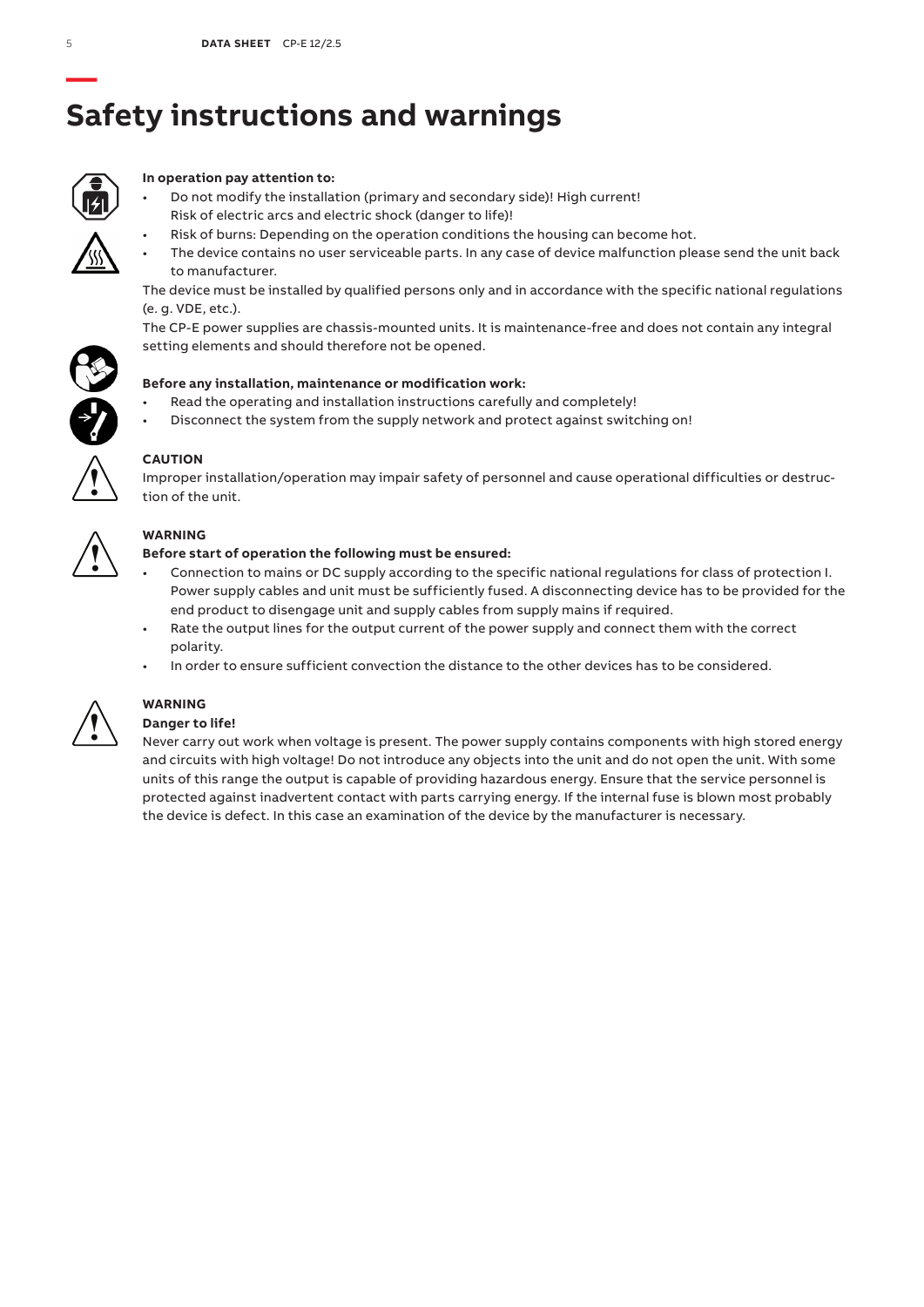# **Technical data**

Data at  $T_a$  = 25 °C, U<sub>in</sub> = 230 V AC and rated values, unless otherwise indicated

### **Input circuits**

| <b>Supply circuits</b>              |                |                            |
|-------------------------------------|----------------|----------------------------|
| Rated input voltage U <sub>in</sub> | L,N            | 100-240 V AC               |
| Input voltage range                 | AC             | 85-264 V                   |
|                                     | DC             | 90-375V                    |
| Frequency range                     | AC             | 47-63 Hz                   |
| Typical input current               | at 115 V AC    | 560 mA                     |
|                                     | at 230 V AC    | 330 mA                     |
| Typical power consumption           |                | 35.9 W                     |
| Inrush current limiting             | at 115 V AC    | 20 A (max. 3 ms)           |
|                                     | at 230 V AC    | 40 A (max. 3 ms)           |
| Discharge current                   | input / output | 0.25mA                     |
|                                     | input / PE     | 3.5 <sub>m</sub> A         |
| Power failure buffering time        | at 115 V AC    | min. 20 ms                 |
|                                     | at 230 V AC    | min.30 ms                  |
| Internal input fuse                 |                | 2 A slow-acting / 250 V AC |
| Power factor correction (PFC)       |                | no                         |

#### **—**

**—**

### **User interface**

### **Indication of operational states**

| Output voltage | OUTPUT OK: green LED | L: output voltage OK |  |
|----------------|----------------------|----------------------|--|
|                |                      |                      |  |

### **Output circuit**

| Rated output voltage                   | L+, L+, L-, L-                                             | 12 V DC                   |
|----------------------------------------|------------------------------------------------------------|---------------------------|
| Tolerance of the output voltage        | $0+1$ %                                                    |                           |
| Adjustment range of the output voltage |                                                            | 12-14 V DC                |
| Rated output power                     |                                                            | 30W                       |
| Rated output current I.                | $T_s \leq 60 °C$                                           | 2.5A                      |
| Derating of the output current         | 60 °C < T <sub>a</sub> $\leq$ 70 °C                        | $2.5\%$ /°C               |
| Maximum deviation with                 | load change statical                                       | ±0.5%                     |
|                                        | change of output voltage within the<br>input voltage range | ±0.5%                     |
| Control time                           |                                                            | < 2 ms                    |
| Starting time after applying           | at I <sub>r</sub>                                          | max.1s                    |
| the supply voltage                     | with 3500 µF                                               | max.2s                    |
| Rise time                              | at $I_r$                                                   | max. 150 ms               |
|                                        | with 3500 µF                                               | max. 500 ms               |
| Fall time                              |                                                            | max. 150 ms               |
| Residual ripple and switching peaks    | $BW = 20 MHz$                                              | 50 mV                     |
| Parallel connection                    |                                                            | yes, to enable redundancy |
| Series connection                      |                                                            | yes, to increase voltage  |
| Resistance to reverse feed             |                                                            | $1 s - max. 18 VDC$       |

**—**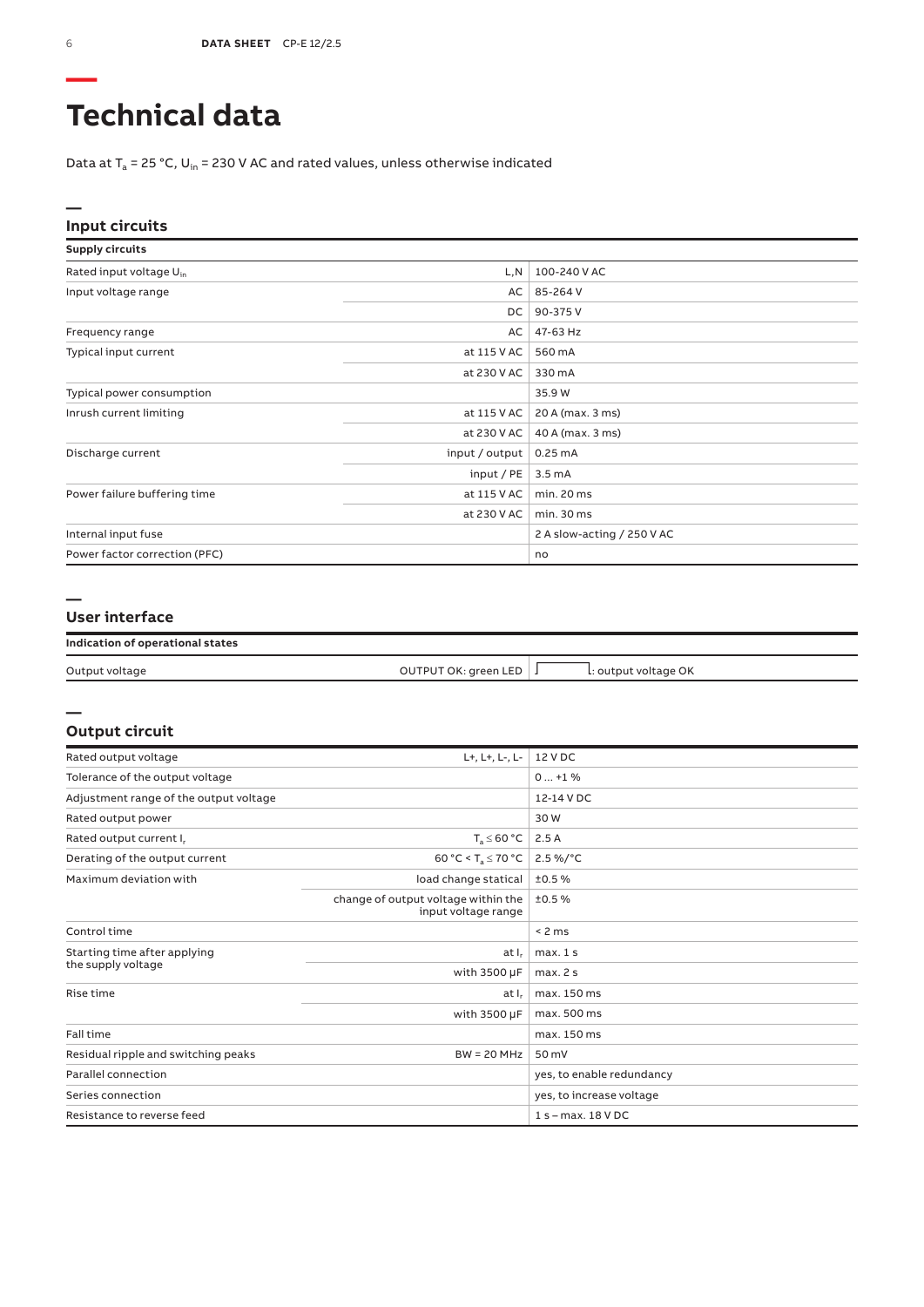### **Output circuit – no-load, overload and short-circuit behaviour**

| Characteristic curve of output | U/I characteristic curve                |
|--------------------------------|-----------------------------------------|
| Short-circuit protection       | continuous short-circuit proof          |
| Short-circuit behaviour        | continuation with output power limiting |
| Overload protection            | output power limiting                   |
| No-load protection             | continuous no-load stability            |
| Starting of capacitive loads   | 3500 µF                                 |

#### **—**

### **General data**

| Power dissipation                    |                       | typ. 5.6 W                                                 |
|--------------------------------------|-----------------------|------------------------------------------------------------|
| Efficiency                           |                       | typ. 84 %                                                  |
| Duty time                            |                       | 100%                                                       |
| Dimensions ( $W \times H \times D$ ) |                       | 40.5 x 90 x 114 mm<br>$(1.59 \times 3.54 \times 4.49)$ in) |
| Weight                               |                       | 0.287 kg (0.633 lb)                                        |
| Material of housing                  |                       | Plastic                                                    |
| Mounting                             |                       | DIN rail (IEC/EN 60715), snap-on mounting without any tool |
| Mounting position                    |                       | horizontal                                                 |
| Minimum distance to other units      | horizontal / vertical | 25 mm / 25 mm (0.98 in / 0.98 in)                          |
| Degree of protection                 | housing / terminals   | IP20 / IP20                                                |
| <b>Protection class</b>              |                       |                                                            |

**—**

### **Electrical connection – input circuit / output circuit**

| Connecting capacity | fine-strand with wire end ferrule                                                |                      |
|---------------------|----------------------------------------------------------------------------------|----------------------|
|                     | fine-strand without wire end ferrule $\vert$ 0.2-2.5 mm <sup>2</sup> (24-14 AWG) |                      |
|                     | rigid                                                                            |                      |
| Stripping length    |                                                                                  | 6 mm (0.24 in)       |
| Tightening torque   |                                                                                  | $0.6$ Nm $(5$ lb.in) |

#### **— Environmental data**

| Ambient temperature range                 |         | operation   -40+70 °C (-40+158 °F)                             |
|-------------------------------------------|---------|----------------------------------------------------------------|
|                                           |         | rated load   -40+60 °C (-40+140 °F)                            |
|                                           | storage | -40+85 °C (-40+185 °F)                                         |
| Damp heat                                 |         | 95 % RH, without condensation                                  |
| Vibration (sinusoidal) (IEC/EN 60068-2-6) |         | 10-500 Hz, 2 G, along X, Y, Z each axis, 60 min. for each axis |
| Shock (half-sine) (IEC/EN 60068-2-27)     |         | 15 G, 11 ms, 3 axis, 6 faces, 3 times for each face            |

**— Isolation data**

**—**

| Rated insulation voltage U <sub>i</sub> | input / output $\vert$ 3 kV AC |                                     |
|-----------------------------------------|--------------------------------|-------------------------------------|
|                                         | input / $PE$   1.5 kV AC       |                                     |
|                                         |                                | output / PE   0.5 kV AC; 0.71 kV DC |
| Pollution degree                        |                                |                                     |
| Overvoltage category                    |                                | Ш                                   |

### **Standards / Directives**

| Standards              | IEC/EN 62368-1     |
|------------------------|--------------------|
| Low Voltage Directive  | 2014/35/EU         |
| Protective low voltage | SELV (IEC 60950-1) |
| <b>EMC Directive</b>   | 2014/30/EU         |
| <b>RoHS Directive</b>  | 2011/65/EU         |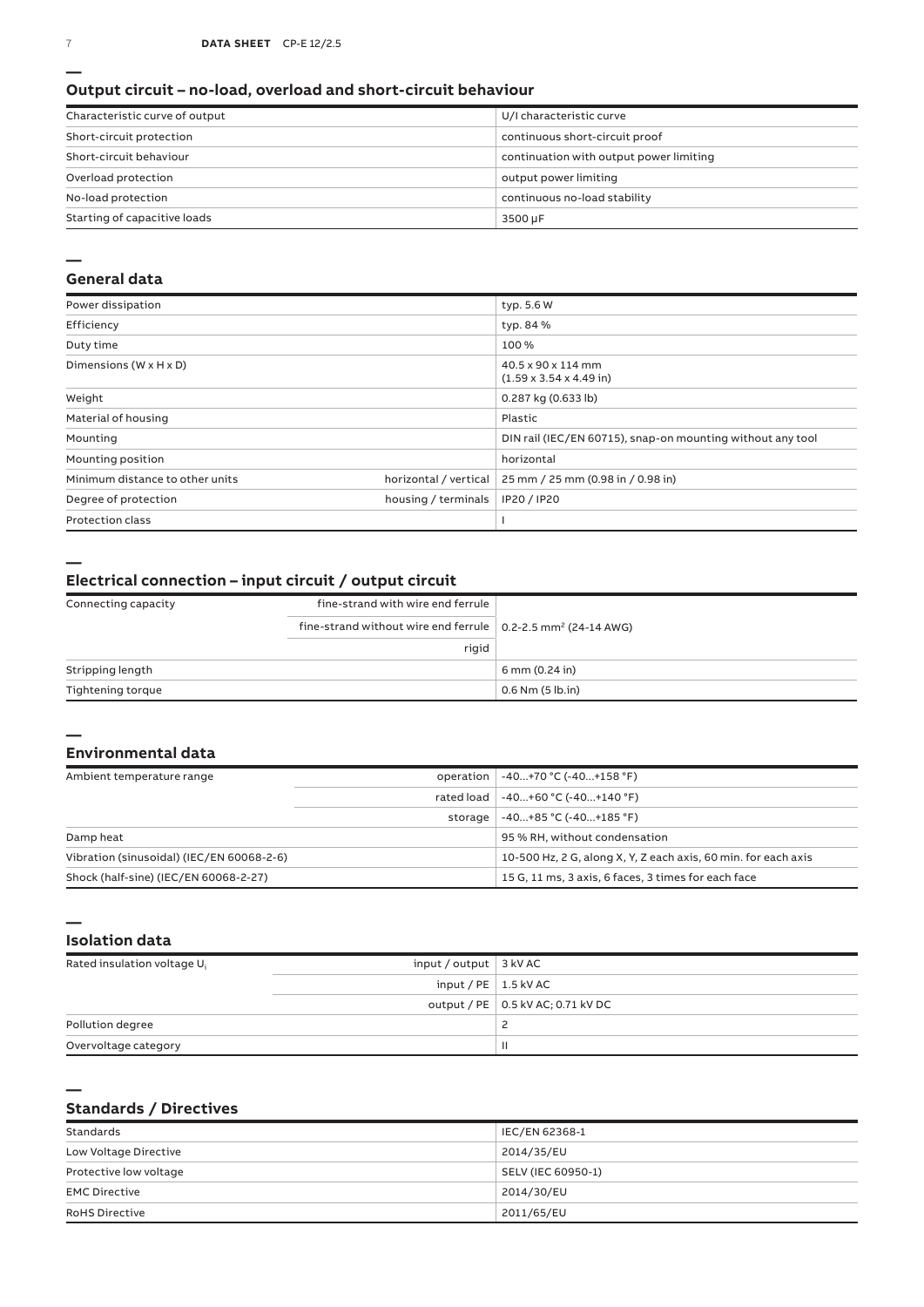### **Electromagnetic compatibility**

| Interference immunity to                                     |                        | IEC/EN 61000-6-2                                                |
|--------------------------------------------------------------|------------------------|-----------------------------------------------------------------|
| electrostatic discharge                                      | IEC/EN 61000-4-2       | Level 4 (air discharge 15 kV / contact discharge 8 kV)          |
| radiated, radio-frequency,<br>electromagnetic field          | IEC/EN 61000-4-3       | Level 3 (10 V/m)                                                |
| electrical fast transient / burst                            | IEC/EN 61000-4-4       | Level 4 (4 kV / 5 kHz)                                          |
| surge                                                        | IEC/EN 61000-4-5       | L-L Level 3 (2 kV) / L-PE Level 4 (4 kV)                        |
| conducted disturbances, induced by<br>radio-frequency fields | IEC/EN 61000-4-6       | Level 3 (10 V)                                                  |
| power frequency magnetic fields                              | IEC/EN 61000-4-8       | Level 4 (30 A/m)                                                |
| voltage dips, short interruptions<br>and voltage variations  | IEC/EN 61000-4-11      | dip: >95 % 10 ms / >30 % 500 ms<br>interruptions: >95 % 5000 ms |
| Interference emission                                        |                        | IEC/EN 61000-6-3                                                |
| high-frequency radiated                                      | IEC/CISPR 22, EN 55022 | Class B                                                         |
| high-frequency conducted                                     | IEC/CISPR 22, EN 55022 | Class B                                                         |
| limits for harmonic current emissions                        | IEC/EN 61000-3-2       | Class A                                                         |

# **Technical diagrams**

## **Output behaviour**



**Characteristic curve of output at Ta = 25 °C**

The switch mode power supply CP-E 12/2.5 is able to supply at 12 V DC output voltage and

• at an ambient temperature of:

≤ 60 °C a continuous output current of approx. 2.5 A

• at ambient temperatures of:

60 °C <  $T_a \le 70$  °C the output power has to be reduced by 2.5 % per °C temperature increase.

If the switch mode power supply is loaded with an output current > 2.5 A, the operating point is passing through the U/I characteristic curve shown.

**—**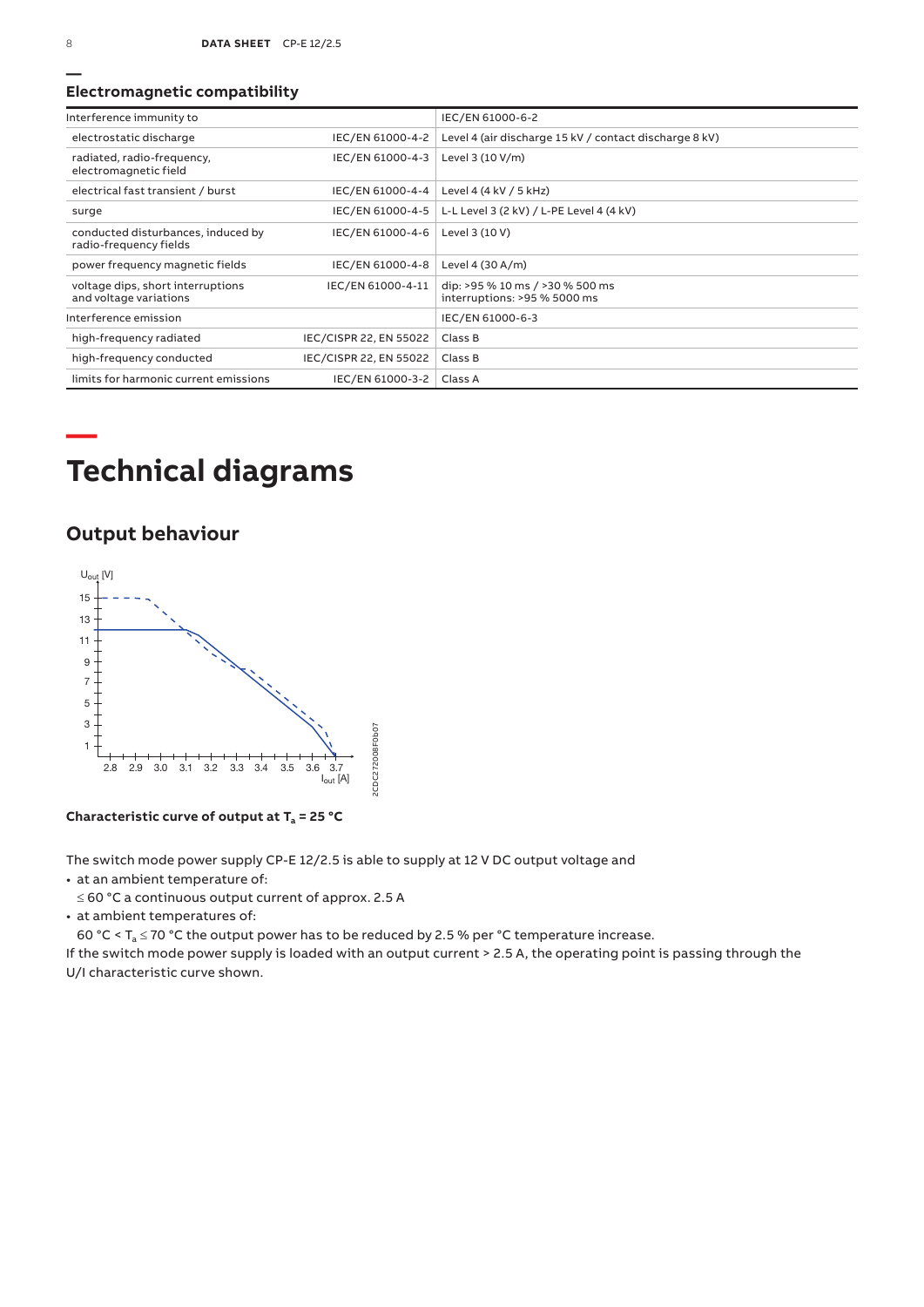## **Temperature behaviour**



**Characteristic curve of temperature at rated load**

## **— Dimensions**

in mm [inches]



**CP-E 12/2.5**

## **Dimensions accessories**

in mm [inches]



**CP-RUD**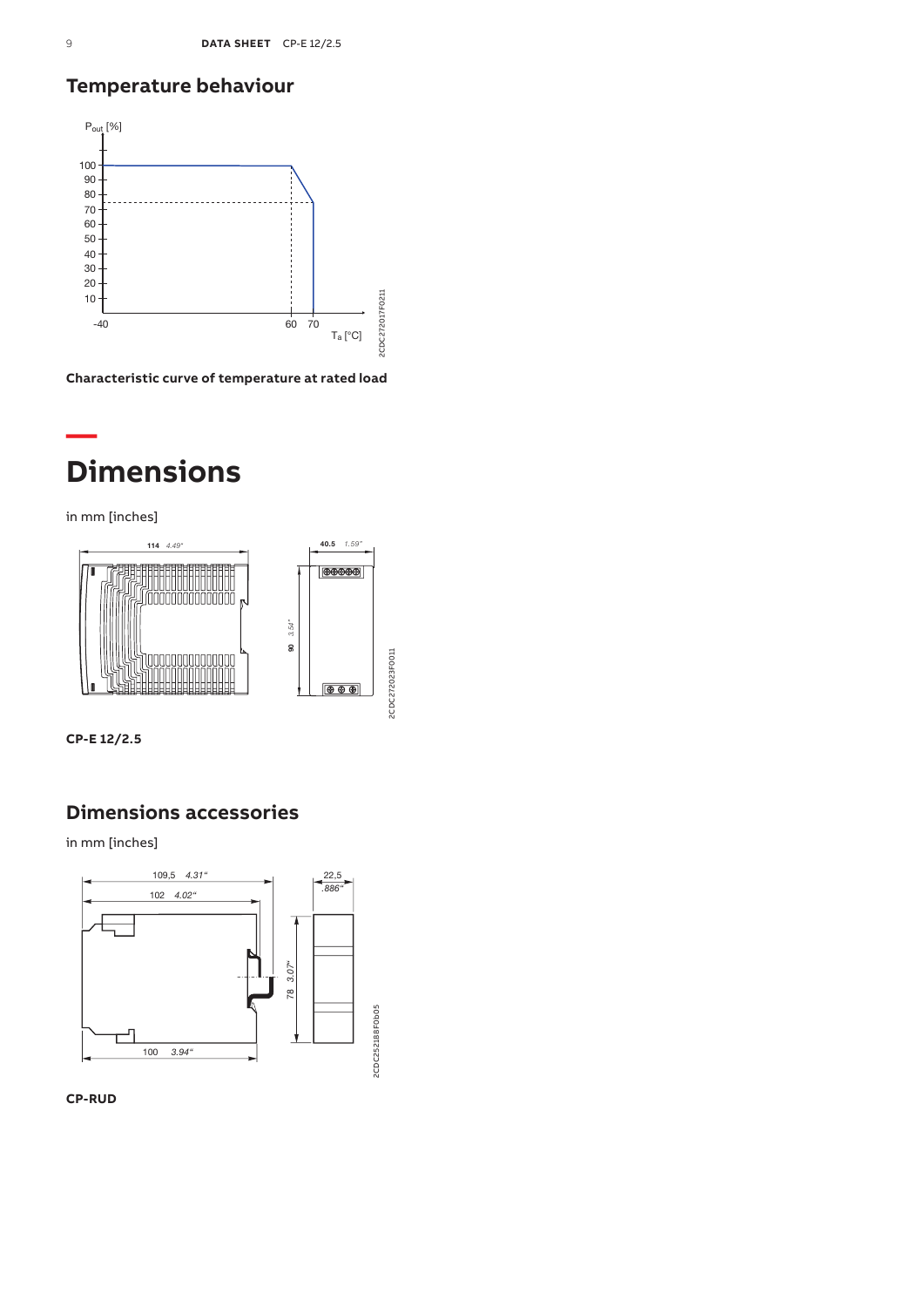# **Further documentation**

| Document title                 | Document type       | Document number    |
|--------------------------------|---------------------|--------------------|
| Electronic Products and Relays | Technical catalogue | 2CDC 110 004 C02xx |
| Power Supply Units             | Application manual  | 2CDC 114 048 M020x |
| Redundancy unit CP-RUD         | Data sheet          | 2CDC 114 032 D0201 |

You can find the documentation on the internet at www.abb.com/lowvoltage -> Automation, control and protection -> Power supplies.

## **— CAD system files**

You can find the CAD files for CAD systems at http://abb-control-products.partcommunity.com -> Low Voltage Products & Systems -> Control Products -> Power Supplies.